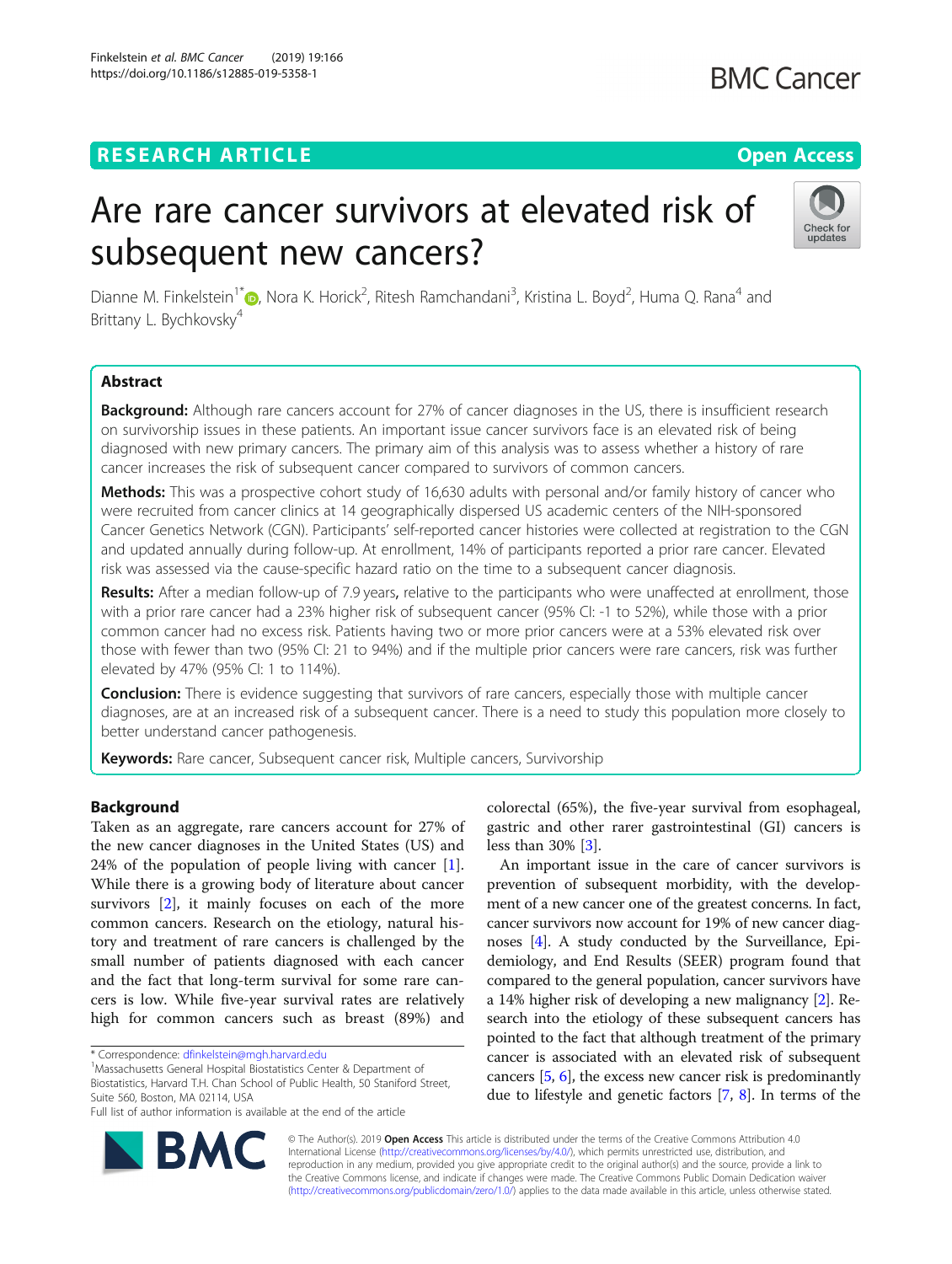absolute excess risk, tobacco- and alcohol-related cancers account for more than 35% of all subsequent malignancies, occurring at sites as diverse as lung, head and neck, and GI tract [\[2,](#page-5-0) [8](#page-5-0)]. Occurrence of subsequent independent primary cancers (i.e. multiple tumors in distinct body systems) suggests an increased cancer susceptibility and sometimes can be attributed to genetic factors. If an individual has an inherited risk, they often tend to develop cancer at a younger age compared to those with sporadic tumors and have a constellation of tumors in sites that suggest a specific genetic syndrome [\[9](#page-5-0)]. One confounding factor that further complicates the study of multiple cancers is that often a diagnosis of cancer is followed by intensified screening which can detect second unrelated cancers [\[10](#page-5-0)]. Furthermore, as a patient ages their cancer risk increases and this could be a factor in the diagnosis of second cancers, especially for patients whose first cancer was found at a young age. However, only a small minority of people develops second discordant cancers and thus people with multiple cancers may just be a highly susceptible population [\[9\]](#page-5-0). It is this population that may lead to better understanding of cancer pathogenesis and the role of genes and environmental factors that influence this susceptibility to cancer. Within this population of susceptible people, patients with rare cancers may have a higher risk of subsequent cancer than those with a common cancer or those with no prior cancer. To date, this risk has not been characterized. To study this, we focus on the risk of subsequent independent primary cancers in individuals who have been diagnosed with a rare cancer compared to those diagnosed with a common cancer and compared to

those who are unaffected by cancer. To handle the sparseness of the rare cancers, we use statistical models that allow us to analyze the aggregate of all cancer diagnoses while accounting for the various diagnoses and correcting the variance to reflect the correlation among patients with the same initial cancer type.

### Methods

We examined risk of subsequent cancer among adults enrolled in the Cancer Genetics Network (CGN), a national registry of individuals with a personal or family history of cancer established by the National Cancer Institute in 1998 [\[11\]](#page-5-0). The CGN enrolled 26,939 adult participants at 14 academic research centers across the US. Institutional Review Boards at each center approved the study, and participants provided informed consent for long-term follow-up; this analysis is restricted to the 16,698 clinic-based recruits (see Fig. 1). At entry, participants provided information on socio-demographic characteristics, personal and four-generation family cancer history, cancer-related medical history, and smoking history. Participants were contacted annually to update baseline information. The median follow-up time is 7.3 years (range: 0–14.9 years). All follow-up ceased in 2012 when the CGN project ended.

The primary outcome of interest was the risk of developing a new primary cancer. Time was measured from CGN enrollment to any type of *new* primary cancer diagnosed during CGN follow-up (event) or last follow-up (censored). Participants were grouped by their cancer history (excluding skin cancer) prior to enrollment (see Fig. [2](#page-2-0)), including

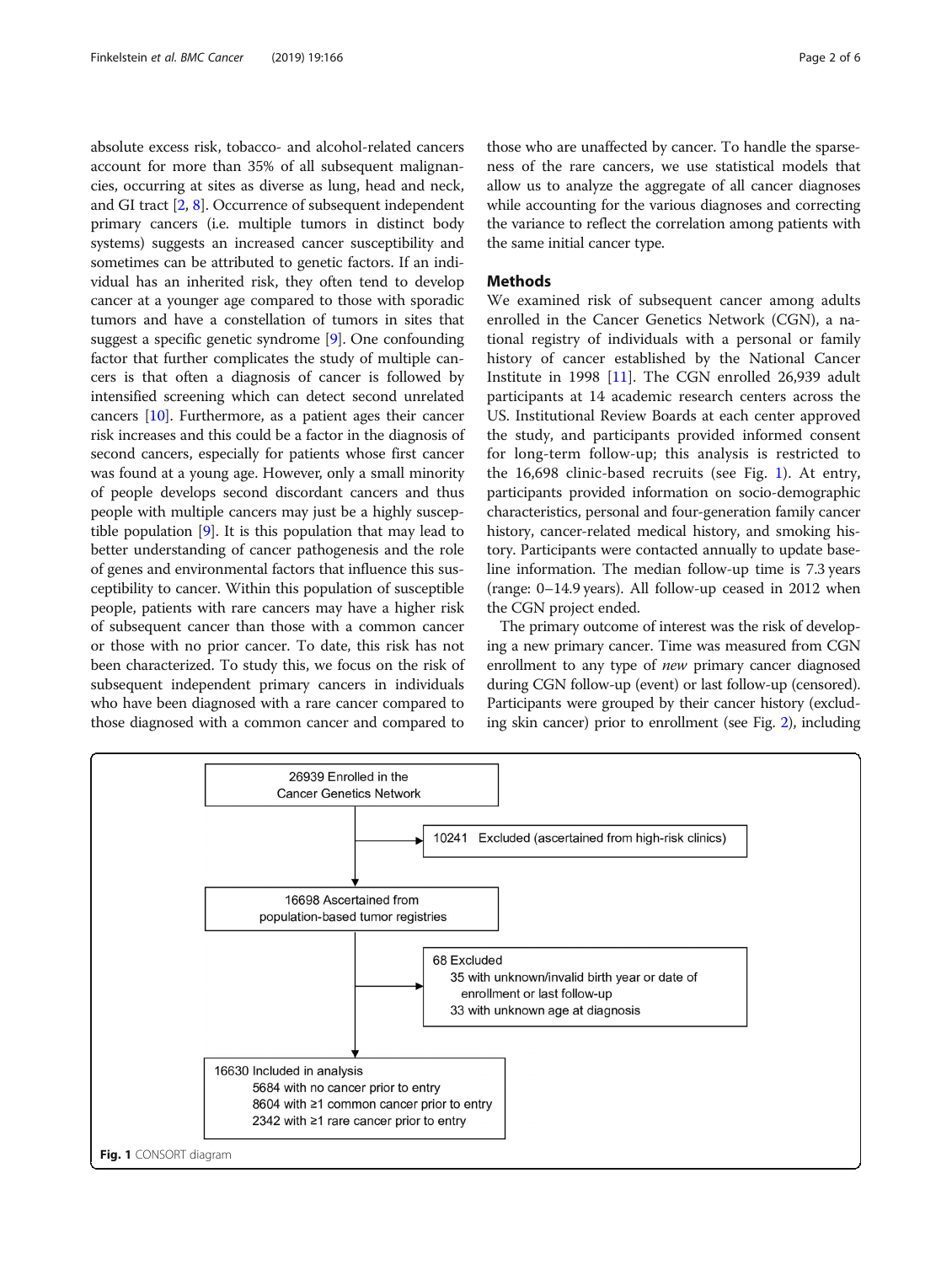<span id="page-2-0"></span>

those with no cancer history, those with only common cancers (breast, colorectal, lung, prostate, and melanoma), and those with at least one rare cancer (any non-common cancer). Our definition of rare cancer approximately aligned with the National Institutes of Health (NIH) definition fewer than 15 per 100,000 diagnosed per year in the US [[12\]](#page-5-0). Incidence rates in common cancers are much higher; for example, colorectal and breast cancers have annual incidence rates of 41 and 67 cases per 100,000, respectively. Other factors accounted for in the analysis included age at CGN enrollment, history of tobacco use (current/former versus never), cancer diagnosed in a first-degree relative, prior chemotherapy and radiation (collected in 2011 and available for approximately 70% of participants). Cancer diagnoses that occurred prior to CGN enrollment were confirmed using tumor registries.

Annual hazard rates for subsequent cancer were calculated assuming a Poisson distribution (number of cancers divided by the total years of follow-up). Cox proportional hazards models were used to compare risk of cancer after enrollment, while controlling for other factors. Event times for participants who died during follow-up were treated as censored, resulting in estimates and tests that reflect the "cause-specific hazard" of developing a subsequent cancer in patients who have not yet died. [[13](#page-5-0)] Cox models were fit using a robust sandwich estimator to account for the correlation due to a shared initial cancer [\[14\]](#page-5-0). The number of cancers expected to occur during follow-up was calculated using data from the Surveillance, Epidemiology, and End Results (SEER) Program (from 2001) on age/sex-adjusted

US incidence of any cancer type multiplied by the length of follow-up for each subject. The expected number of cancers was obtained by adding participants' expected cancer probabilities, and compared to the observed number of cancers using a chi-square test.

# Results

Participant characteristics are presented in Table [1](#page-3-0). Forty-five percent of subjects were over 60 years and only 12% were less than 40 years of age at enrollment. Fifty-nine percent were female and 40% had previously or currently smoked. Participants who were unaffected at enrollment in the CGN were younger and were more likely to report a family history of cancer.

The majority of registrants (52%) had only common cancers prior to CGN enrollment, while those remaining had at least one rare cancer prior to enrollment (14%) or no prior cancers (34%). Ten percent  $(N = 867)$  of the 8604 registrants reporting prior common cancers and 40% ( $N = 945$ ) of the 2342 registrants with a prior rare cancer reported multiple prior cancers. Participants' prior cancers are summarized in Additional file [1:](#page-4-0) Table S1. The distribution of cancer types within participants who reported multiple cancers prior to CGN enrollment is given in Additional file [2:](#page-5-0) Table S2.

We examined the excess risk of subsequent cancer associated with rare cancer in three ways. First, we evaluated the impact of rare cancer on risk for new cancer within our study population. We then compared our study population to the US population to determine whether the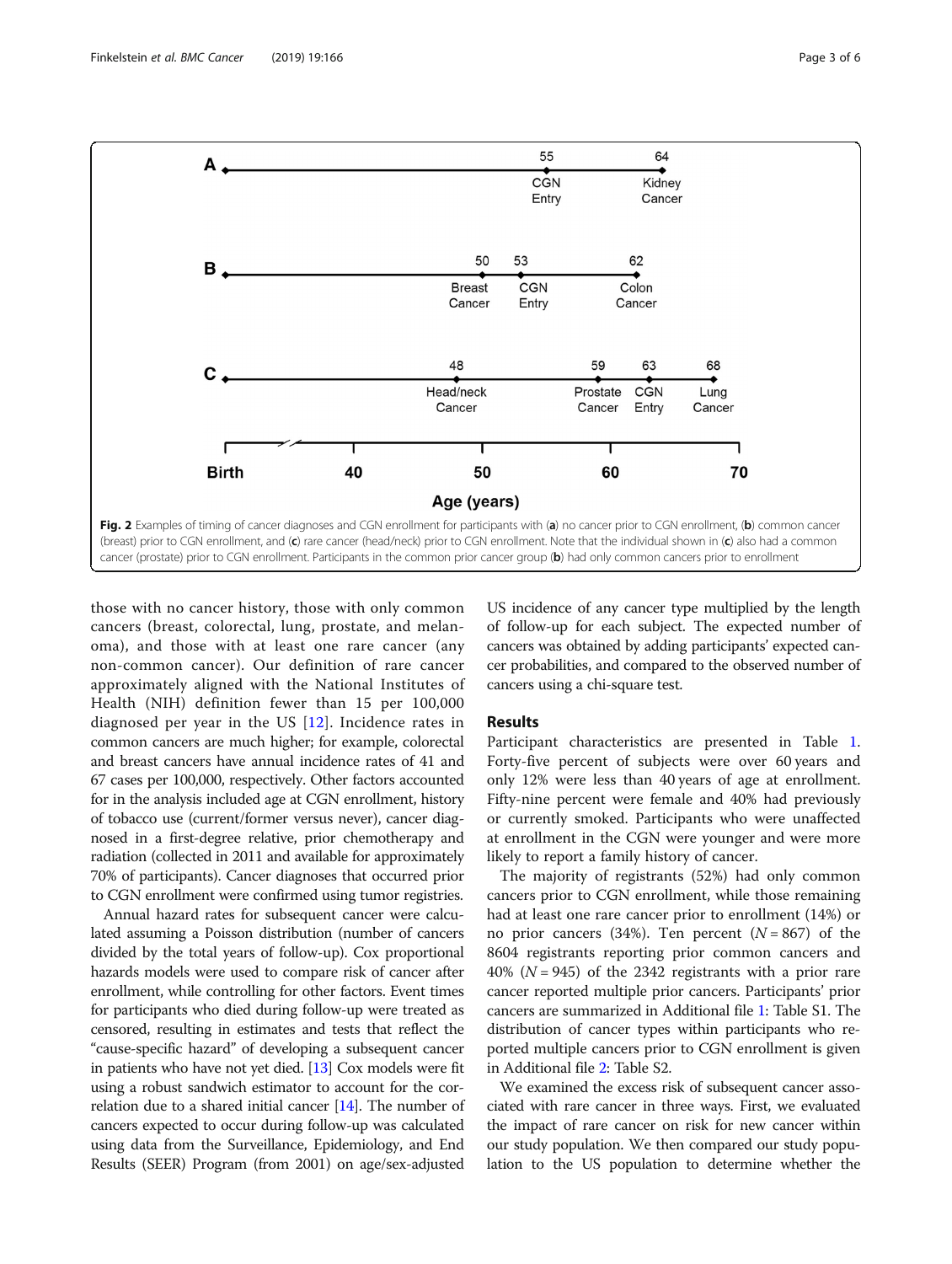<span id="page-3-0"></span>

|  |  |  |  |  |  | Table 1 Demographics, smoking history, and family history by prior cancer group for 16,630 participants in the CGN (1998-2012) |  |
|--|--|--|--|--|--|--------------------------------------------------------------------------------------------------------------------------------|--|
|--|--|--|--|--|--|--------------------------------------------------------------------------------------------------------------------------------|--|

| Characteristic                        | No prior cancers<br>$(N = 5684)$ | $\geq$ 1 prior common cancer<br>$(N = 8604)$ | $\geq$ 1 prior rare cancer<br>$(N = 2342)$ | Overall<br>$(N = 16,630)$ |
|---------------------------------------|----------------------------------|----------------------------------------------|--------------------------------------------|---------------------------|
| Median (range) follow-up time (years) | $7.1(0-14.9)$                    | $7.9(0-14.6)$                                | $4.9(0-12.3)$                              | $7.3(0-14.9)$             |
| Age at enrollment (years)             |                                  |                                              |                                            |                           |
| < 40                                  | 1399 (25%)                       | 383 (5%)                                     | 269 (12%)                                  | 2051 (12%)                |
| $40 - 60$                             | 2663 (47%)                       | 3567 (41%)                                   | 963 (41%)                                  | 7193 (43%)                |
| >60                                   | 1622 (28%)                       | 4654 (54%)                                   | 1110 (47%)                                 | 7386 (45%)                |
| Female sex                            | 3416 (60%)                       | 4889 (57%)                                   | 1584 (68%)                                 | 9889 (59%)                |
| Ever used tobacco products            | 1902 (33%)                       | 3870 (45%)                                   | 826 (35%)                                  | 6598 (40%)                |
| Any first-degree relative with cancer | 5077 (89%)                       | 5849 (68%)                                   | 1470 (63%)                                 | 12,396 (75%)              |

effect is sustained. Finally, we analyzed the impact of multiple rare cancers on subsequent cancer risk.

Within our study population, we found that those with a prior rare cancer were at elevated risk relative to the other two groups. This is evident from our initial analysis of the annual (Poisson) cause-specific hazard rates of subsequent cancer. Participants with prior rare cancers had an annual risk of 1.4% compared to 1.3% in those with prior common cancers and 1.0% in those with no prior cancers. We then fit a cause-specific hazard (CSHR) model to allow a direct comparison of the three prior cancer groups (rare, common, and no prior cancer), while adjusting for age, tobacco use and family history. We found that those diagnosed with a prior rare cancer had a 23% higher risk of developing a subsequent cancer during follow-up than those with no prior cancer (CSHR = 1.23, 95% CI: 0.99–1.52,  $p = 0.06$ ), while neither of the other comparisons of the three groups even approached significant differences.

To compare the cancer risk in our study population to the US population (based on SEER data), we compared the observed versus expected cancer rates and these ratios are given by prior cancer history in Table 2. Participants with rare cancers prior to enrollment had more subsequent cancers than expected during follow-up (observed over expected ratio (O/E) = 1.22,  $p = 0.01$ ), while the number of subsequent cancers in the common cancer group was consistent with what would be expected ( $O/E = 0.99$ ,  $p = 0.82$ ). Participants with no prior cancers reported significantly more cancers than expected ( $O/E = 1.27$ ,  $p < 0.0001$ ), which is not surprising since these "unaffected" participants were typically recruited due to their family history of cancer, and thus had an elevated cancer risk.

The next analysis focused on the additional risk for subsequent cancer associated with having multiple rare or common cancers before enrollment compared to having one or no prior cancers using a Cox proportional hazards model that adjusted for age, smoking history and prior cancer treatment. Prior cancer history was modeled using six indicator variables —any prior cancer (versus none), two or more prior cancers (versus one or none), any prior rare cancer (versus none), multiple prior rare cancers (versus one or none), any prior common cancer (versus none), and multiple prior common cancers (versus one or none). Only two of the six prior cancer history variables were significant. We found that having two or more prior cancers is associated with a 53% increased risk of subsequent cancer (CSHR = 1.53, 95% CI: 1.21–1.94,  $p = 0.0004$ ). If two or more of the prior cancers is rare, then the participant is at an additional 47% increase in risk for subsequent cancer compared to those with only one or no prior rare cancer (CSHR = 1.47, 95% CI: 1.01–2.14,  $p = 0.04$ ). Thus, having multiple rare cancers is independently predictive of subsequent cancer risk, even after accounting for overall multiplicity of cancers. Neither having two or more prior common cancers (versus one or none) nor having one or more prior common cancers (versus none) was significant in this model. Finally, we did an analysis of the same hypotheses regarding the impact of multiple cancers using a model in which the site of initial cancer was treated as a random effect. The results of this analysis did not change substantially from what is described above.

To assess whether it is reasonable to have grouped cancers in these analyses, we examined the annual cause-specific hazard rates for subsequent cancer within each type of

**Table 2** Relative risk of subsequent compared to US population by prior cancer history

| Prior cancer history         |      | # New cancers | Follow-up years since enrollment | Risk relative to US population <sup>a</sup> |
|------------------------------|------|---------------|----------------------------------|---------------------------------------------|
| No prior cancer              | 5684 | 289           | 29.680                           | 1.27 ( $p < 0.0001$ )                       |
| $\geq$ 1 prior common cancer | 8604 | 723           | 53,618                           | $0.99(p = 0.82)$                            |
| $\geq$ 1 prior rare cancer   | 2342 | 145           | 10.352                           | 1.22 ( $p = 0.01$ )                         |

<sup>a</sup>Relative risk = rate of new cancers observed in study population divided by expected rate in US population based on SEER data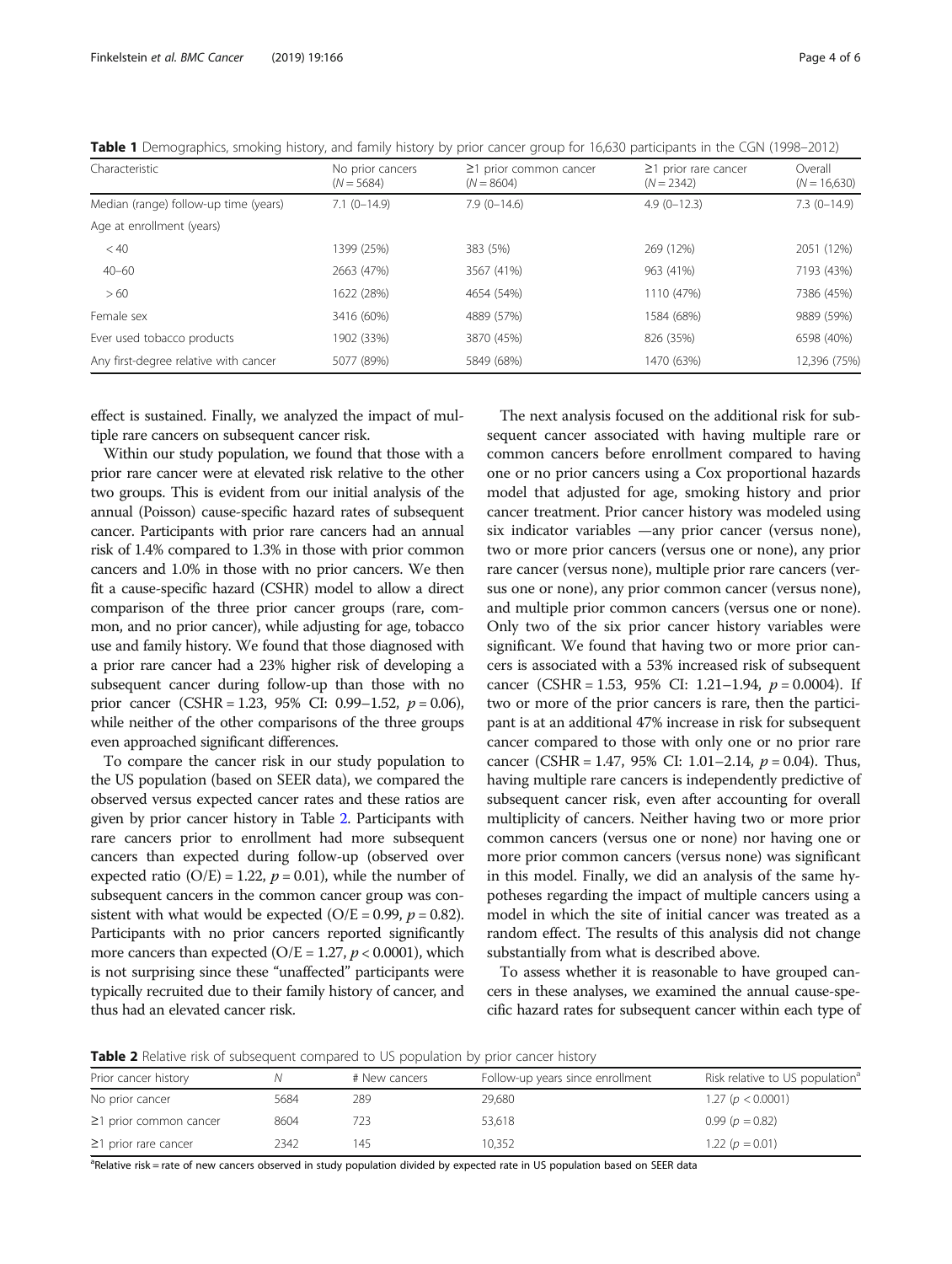<span id="page-4-0"></span>cancer diagnosed before enrollment as well as the cause-specific hazard ratios comparing subsequent cancer risk for each cancer to that for prior common and no prior cancer (see Additional file [3:](#page-5-0) Table S3). There is little evidence of differences between the various rare and common cancer types, and this stratified analysis reflects a similar result to what was reported in the analysis that combined all rare and all common cancer types.

# **Discussion**

Cancer survivors have an increased risk of developing a subsequent cancer compared to the general population and individuals with multiple primaries now account for a substantial fraction of the newly diagnosed cancers [[15](#page-5-0)]. While these results have been established in more common cancers, the risk of a second primary for patients with rare cancers has not been addressed until now. We found that participants with at least one rare cancer had a 23% increased risk of a subsequent cancer diagnosis compared with individuals with no prior cancer diagnosis, and those with at least two rare cancers had a 47% increased risk of a subsequent cancer diagnosis compared to those with fewer than two prior rare cancers.

This study had several potential weaknesses. First, since we used data from the CGN, there was likely a selection bias in our cohort since people who participated may have been individuals with heightened cancer awareness and family history which could have resulted in inaccurate risk estimates. For example, those without prior cancer were probably at greater risk of cancer than the comparison general population. Second, this is self-reported information so participants reporting multiple cancers may not in fact have a new cancer diagnosis but were reporting a recurrence or metastasis of a previously diagnosed primary cancer. We tried to avoid this issue in the study by asking for participants to only report independent primaries or new cancer diagnoses. Third, since this was a long-term study, we do not know how much our results were impacted by attrition (including death)– our findings may be subject to under-reporting bias. For example, patients with a history of pancreatic cancer would not likely be in the CGN as they would have died soon after the cancer was diagnosed. Fourth, we did not stratify our study by whether a participant had known cancer susceptibility mutation as this information was not available so some of our results may be a reflection of known and reported syndromes such as BRCA which is associated with excess breast and ovarian cancer risk. Finally, it has been noted that treatment for prior cancer could be associated with an elevated risk of subsequent cancer [\[7](#page-5-0), [8](#page-5-0)]. However, our data on prior treatment were self-reported and incomplete, and we were not able to thoroughly assess the impact of treatment on our results. Despite these limitations in our study, the findings have value since they prompt

many questions about cancer pathogenesis that could be explored in this high-risk cohort.

Historically, patients with rare cancers have not been the focus of cancer research since it is difficult to enroll a sufficient number of patients. It is in this context that our findings are significant as they highlight the need for more research on rare cancers. The statistical methods we apply are promising as they allow us to aggregate patients over multiple cancer sites but still take into account the underlying differences in hazard associated with these different cancers and permit us to include very rare cancers. There is always a trade-off required between aggregating to increase power and analyzing within homogeneous groups to clarify interpretation, but for the study of rare cancers, it is often infeasible to consider each disease alone.

Traditionally it was thought that only 5–10% of all cancer diagnoses are explained by an inherited cancer syndrome [[16](#page-5-0)]. However, a recent study found that 17.5% of individuals with advanced cancers were found to have an underlying cancer genetic predisposition [\[17](#page-5-0)]. We are beginning a transition in oncology focusing less on monogenic inherited cancer syndromes and instead emphasizing research that is exploring how polygenic disease determinants including single-nucleotide polymorphisms (SNPs), the immune system, epigenetics, the proteome and the microbiome may influence an individual's cancer risk [[18](#page-5-0)–[20\]](#page-5-0). We believe that in this setting, there is a need to explore the pathogenesis of rare cancers.

# Conclusions

We have found that patients with a history of a rare cancer are at elevated risk for a future independent cancer. The clinical significance of this is that rare cancer survivors could benefit from more intensive measures of prevention and surveillance. The scientific significance of this work is that future research needs to focus specifically on patients with two or more rare cancer diagnoses. This should include the rapidly emerging information available from mutational panels and newly discovered biomarkers. Also, as new tumor classifications are available, the analyses in this paper should be repeated, as cancer care is an evolving field. With a better understanding of rare cancer pathogenesis and the natural course of these diseases, we will better be able to risk stratify cancer survivors in a way that we can personalize prevention and screening strategies.

## Additional files

[Additional file 1:](https://doi.org/10.1186/s12885-019-5358-1) Table S1. Participants' prior cancers for those with rare versus common cancers. Tabulation of participants' prior cancers grouped by whether the participants had prior rare cancers versus only prior common cancers. (DOCX 13 kb)